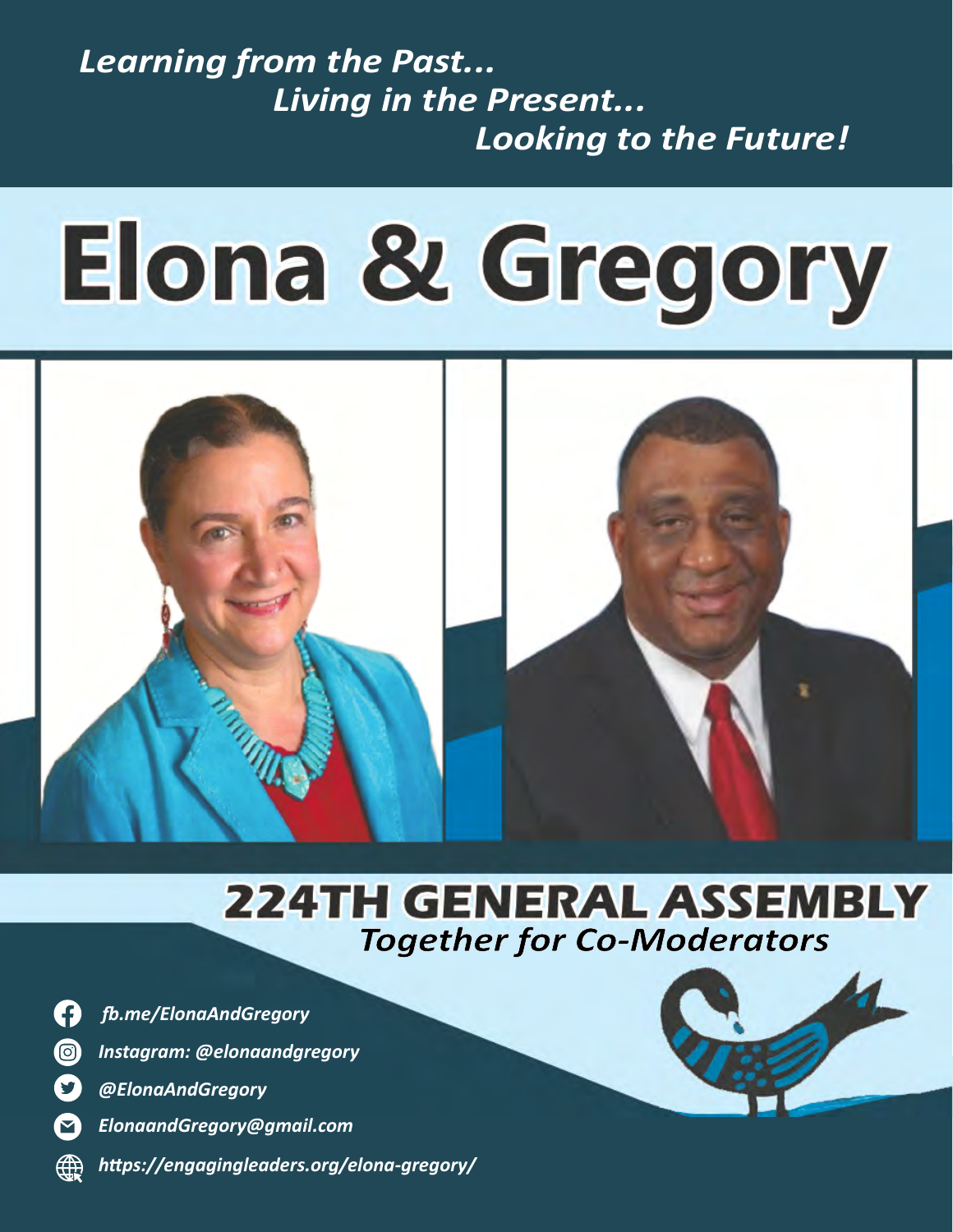

Teaching Elder Gregory J. Bentley and Ruling Elder and future. We have a state of the state of the state of the Elona Street-Stewart stand together as candidates for Co-Moderators of the 224th General Assembly of the Presbyterian Church (U.S.A.).

endorsed by the Presbytery of the Twin Cities Area. Gregory Bentley is pastor of Fellowship Presbyterian Presbytery of North Alabama. Street-Stewart is synod executive for the Synod of Lakes and Prairies and is

heritage and the dramatic influence of the to-bring-their-full-selves." If-elected with Bentley, Single infunction and the from the from the from the from the from the from the from the from the from the from the from the those like them, as the foundation of their desire to the Presbyterian Church (U.S.A.). serve the wider church with "a hope that combines confirmation of a shared call as co-moderators, to serve our faith and justice into a life of service. Our personal they are key to building relations across the church,<br>across our differences, across our experiences through the hope of the Matthew 25 initiative, Street-Stewart<br>observed. "We believe it will take all that we are, Presbyterian Church (U.S.A.) on their lives, and on experiences teach so much about who we are, and they are key to building relations across the church, the hope of the Matthew 25 initiative," Street-Stewart individually and collectively, to continue to take on the important work God has for the PCUSA to do."

"I am very excited about partnering with Elona," Bentley said. "Together, we embody both the pain of our collective past and the possibilities of a preferred

For President President President Community of God's people in community and indicated by Health COM and I am grateful to **of the conferred and cullumated and cullum** be a part of it." Adds Street-Stewart, "What we talk about That has truly been the case, for Elona and Gregory, as we celebrate our roots in the collec�ve spiritual are not just issues, but people and rela�onships. Our future...a future of vitality and fruitfulness in the church. in the church today, what challenges us in society today, opportunity today is to personify what the gospel is

prior to the insistence of the church's Matthew 25 initiative. In approaching the cultural-geographic-political differences converse communices, the two dot, flow might we<br>better recognize the diversity and mutuality of gifts **Only a** aber prayer interdependent, our lives and futures  $\frac{1}{2}$  that small voice of God could we step that shows and futures  $\frac{1}{2}$  that shows are another, across diverse communi�es, the two ask, how might we around us? "We live in a world house," Bentley says, to which Street-Stewart adds, "We're woven together, across the generations into the future."

The personal stories or bentley and sheet-stewart have<br>shaped the inclusive message they will bring to the role of co-moderator. "God has used the Presbyterian Church in a between the best version of its lighty way to mold and shape me into the person God function of the perspective and residence for perspective collections of the perspective part of the perspective part of the perspective part of the state of Alabama was only required to provide has shaped us for schooling up to the fifth grade, my maternal which we lives: the best of our past as a guidepost rather than a high school because of a mission school founded by the (then-) Northern Church. My mother, Juanita B. Hattaway founded by the (then-) Southern Church, Stillman College,  $\bullet$  of which I am an alum as well. It was the PCUSA that Founded by the (then-) Southern Church, Stillman Colle<br>of which I am an alum as well. It was the PCUSA<br>dught me how to blend head and heart, to nurture<br>"learning and the burning." The personal stories of Bentley and Street-Stewart have created and called me to be," Bentley recalls. "At a time grandmother, Virginia B. Howze, was able to fnish high graduated from the only Historically Black College taught me how to blend head and heart, to nurture the 'learning and the burning.'"

bether as candidates for Street-Stewart is a descendant of the Delaware Nanticoke eneral Assembly of the called it that God has called it to be convention center in which the regory Bentley is pastor of Fellowship Presbyterian becoming Presbyterian, this church nurtured me, Church in Huntsville, Alabama, and is endorsed by the welcomed me, educated me and encouraged my voice esbytery of North Alabama. Street-Stewart is synod the stribught these decades of service that my voice, and<br>ecutive for the Synod of Lakes and Prairies and is the with me the voices of 'All my Relations,' emerged to speak Street-Stewart and Bentley both cite their own beginning—but often not in roles that have allowed t tribe, whose ancestral home was just across the 224<sup>th</sup> General Assembly was to be held. "Even before welcomed me, educated me and encouraged my voice. It is through these decades of service that my voice, and from truths often overlooked. Gregory and I represent the people who have been a part of this church from the beginning—but often not in roles that have allowed them to bring their full selves." If elected with Bentley, Street-Stewart would be the first Native American moderator of the Presbyterian Church (U.S.A.).

> In Native American heritage, the river that connects and binds this country together—the Mississippi—is sacred and life-giving. In African heritage, the Sankofa bird looks back to see forward, symbolic of the wisdom in learning from the past to ensure a strong future. Together, profoundly shaped by their own forebears and profoundly commi�ed to the future of the Presbyterian Church (U.S.A.), Street-Stewart and Bentley embody an understanding of what will shape this church toward a flourishing and vibrant future.

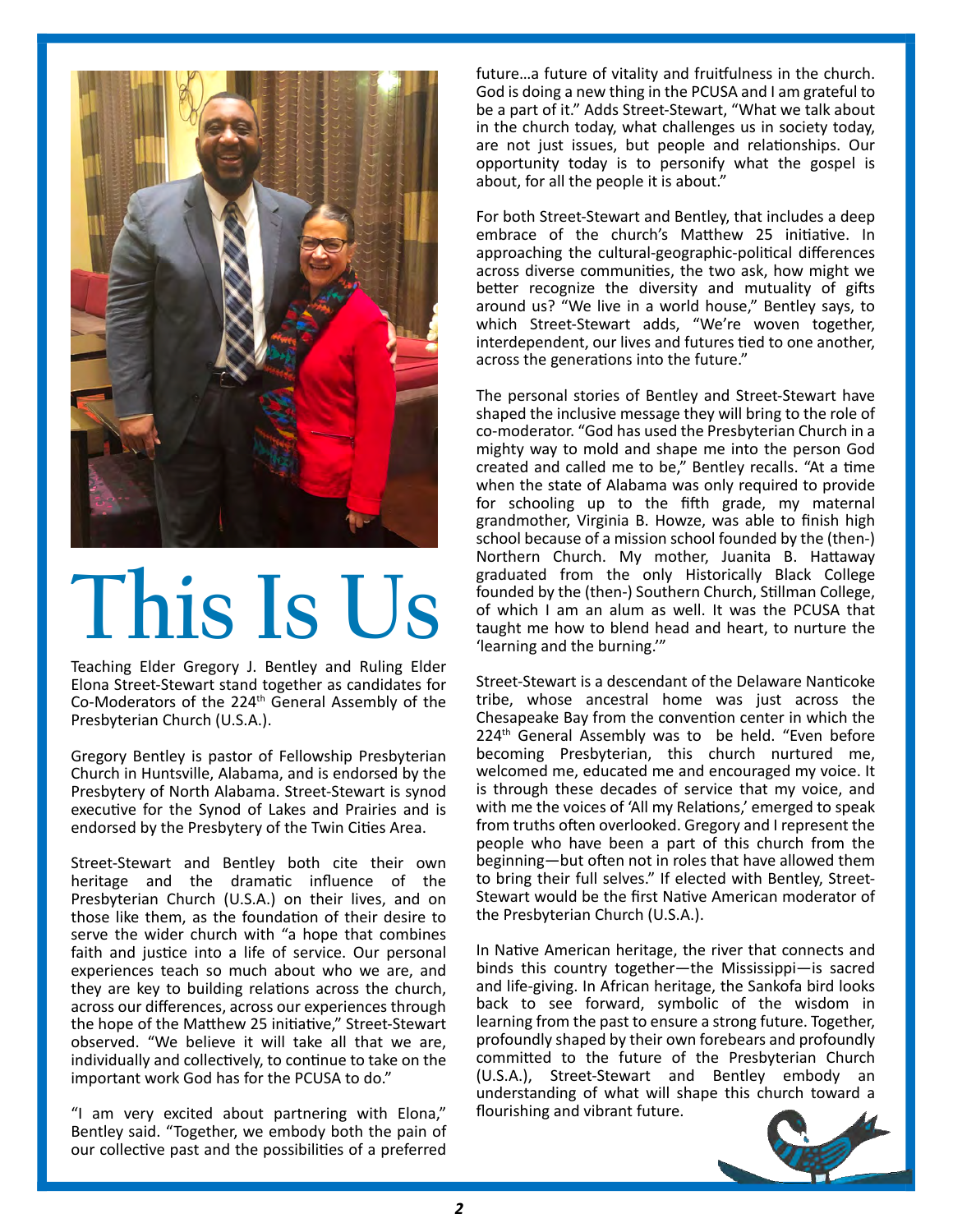





Maghakian & Rev. Risley Prakasim

# Maghakian & Rev. Risley Prakasim **AWATAS ANA HECOGNITIONS**<br>And lindian Education Post, to guide use that a higher than a higher post, to guide use that the use of the post Elona Street-Stewart Fighter and Street and the laura - Named one of top 10 school board

# **Origins**

- Born and raised in Philadelphia, PA
- Member of the Delaware Nanticoke Tribe
- Married 46 years to Rev. H. David Stewart
- 4 Adult children, 4 grandchildren, 3 grand-dogs
- Lived in Los Angeles and Richmond, CA; Pendleton, OR
- 

# Education

- Early generation Upward Bound student, Swarthmore College
- Graduate of Occidental College, Los elected commission entrancers from the unit of unformal commissioners from the unit of unformal commissioners from the unit of unformal commissioners from the unit of unit of unformal Angeles, BA - Anthropology

- Ordained Ruling Elder, First Presbyterian, Pendleton, OR – 1982
- Member, Deacon, Elder at Faith PC, PC, St. Paul 2001-2 Oakland; Dayton Avenue and New Life
- Attended all but four General Assemblies since 1981 as corresponding member, commi�ee resource or commissioner
- Various service in Eastern Oregon Presbytery and Synod of the Pacifc, Twin Cities Area Presbytery and Synod

# of Lakes and Prairies

- pack between the of uncertainty and the conduction of the conduction of the council on Council on Church and Race, Advocacy and Nacial Equity Community Committee on Racial Ethnic Concerns, Fund and future. Pacific id and hard here to bring gifts of our people to be a state of our people to be a state to be a state of our p<br>nad the caucuses of our people to be a state of our people to be a state of our people of the state of the stat en becommitted in Religion of GA and Berling it to be a coverflight state it to be experienced it to be experienced it to be experienced it to be experienced it to be experienced it to be experienced it to be experienced i The church is more in the community of the minister of the church is monthed even in the church in the church i<br>Lived in Los Angeles and Richmond, Self-Development of People [40 yrs], The Moman of Faith Award [201 CA; Pendleton, OR **CAUCID-19 are obvious and COVID-19 are obvious** presbyterian Women, PCUSA be Resident of Saint Paul, MN for 35 years coordinating Council and the extine of the exhibit such a competitive such a competitive such a competitive such a contract of the kingdom of the kingdom of the kingdom of the kin - Past and current elected service on Committee on Relocation of GA Women, Committee on Representation, **Coordinating Council** 
	- Recent term as ecumenical liaison to Evangelical Lutheran Church of America
- Exact response to the call to serve as correct to the correct to the correct our response to the computation of the correct serves of the correct of the church student. Swarthmore College become first Matthew 25 synod in - Led Synod of Lakes and Prairies to become first Matthew 25 synod in PCUSA
- Angeles, BA Anthropology **Figaged in restructuring of several** Angeles, BA Anthropology **Area to the 224th General Assembly, of several Assembly, and interfaith** councils of churches and interfaith partnerships

# **Educational Advocacy**

- First Native American elected to urban school board in MN: St. Paul Board 2001- 2013
- MN School Board Assoc., National American Indian/Alaskan Native School Board Assoc.
- State and national presenter on Indian Education, Early Education, Family Support, Language Preservation and College Readiness

- Environmental Stewardship and Sustainability strategies
- Economic empowerment and housing zones
- Led community agencies and statedistrict collaborations

## Employment

- Children's Initiative Developer of 9 Family Centers and their governing boards
- Mentor to parents and community leaders on juvenile justice, gender/ government relations and public policies
- Synod administrative support for Dakota Presbytery
- 1994-2015
- Executive for Synod of Lakes and

# **Awards and Recognitions**

- MN Indian Education Parent of the Year
- Selected presenter to Laura Bush's Helping America's Youth Initiative
- of Lakes and Prairies **Example 19 and hope. Like the Sankofa bird of our local of our local of our local of our lo** Fducation
	- National Racial Equity Community Empowerment Award, Pacifc **Education Group**
	- Governor's MLK award for racial justice and Spirit of Gandhi Pathway to Nonviolence
	- Woman of Faith Award [2010], Presbyterian Women, PCUSA
	- 2018 Alumni Seal Award for Professional Achievement, Occidental College



Elona and Ralph Scissons, Fern Cloud, and Irvin Porter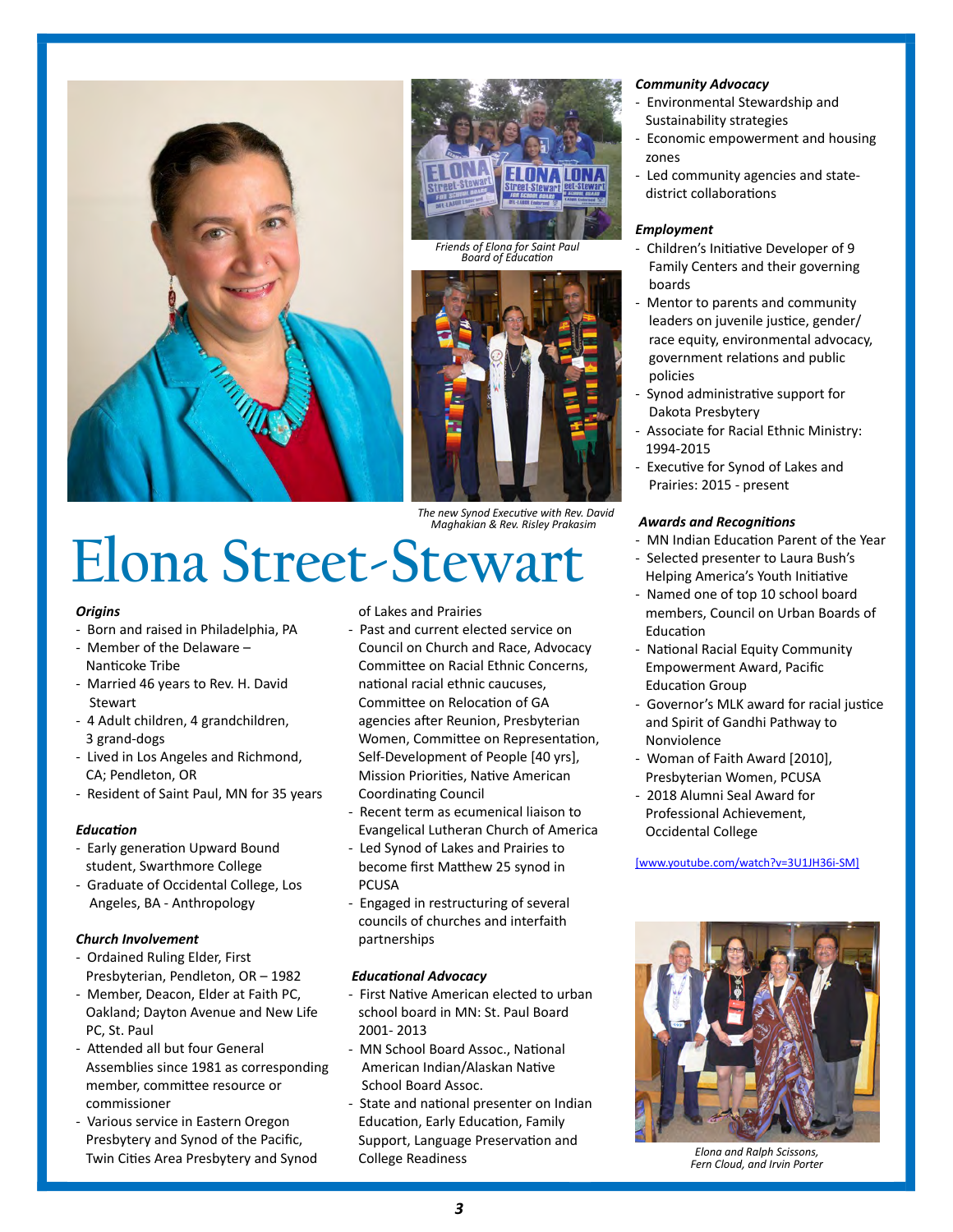# Gregory Bentley

# Family

two daughters, Miriam and Johari

- **for the considered for such a remarkable honor.** - Graduate of Stillman College, the only HBCU (Historically Black
- Graduate of the Johnson C. Smith Theological Seminary at the Georgia

# Employment

- Served as a dental assistant in the United States Army Reserve
- Teacher, physical science and Biology
- Ordained in 1998 to the ministry of Word and Sacrament at the Northern Heights Presbyterian

- be the body of Committee on the competition of the exhibition of the exhibition of the exhibition of the exhibition of the kingdom of the exhibition of the kingdom of the kingdom of the kingdom of the kingdom of the kingdo Representation and the Commission on Ministry
- Democratic Party
- Conference denomination of the context of the context of the context of the context of the context of the context of the context of the context of the context of the context of the context of the context of the context of - President, Huntsville chapter,
- Fraternity, Inc. - Life Member, Alpha Phi Alpha
- For Organizing Bentley Bentley Bentley Bentley Bentley Bentley Bentley Bentley - Member, North Alabama School
- Past president, National Black Presbyterian Caucus
- Pastor, Fellowship Presbyterian Church, Huntsville, Alabama



Gregory and wife Diann



Gregory and daughters Miriam and Johari



Diann, Gregory and Daughters Miriam and Johari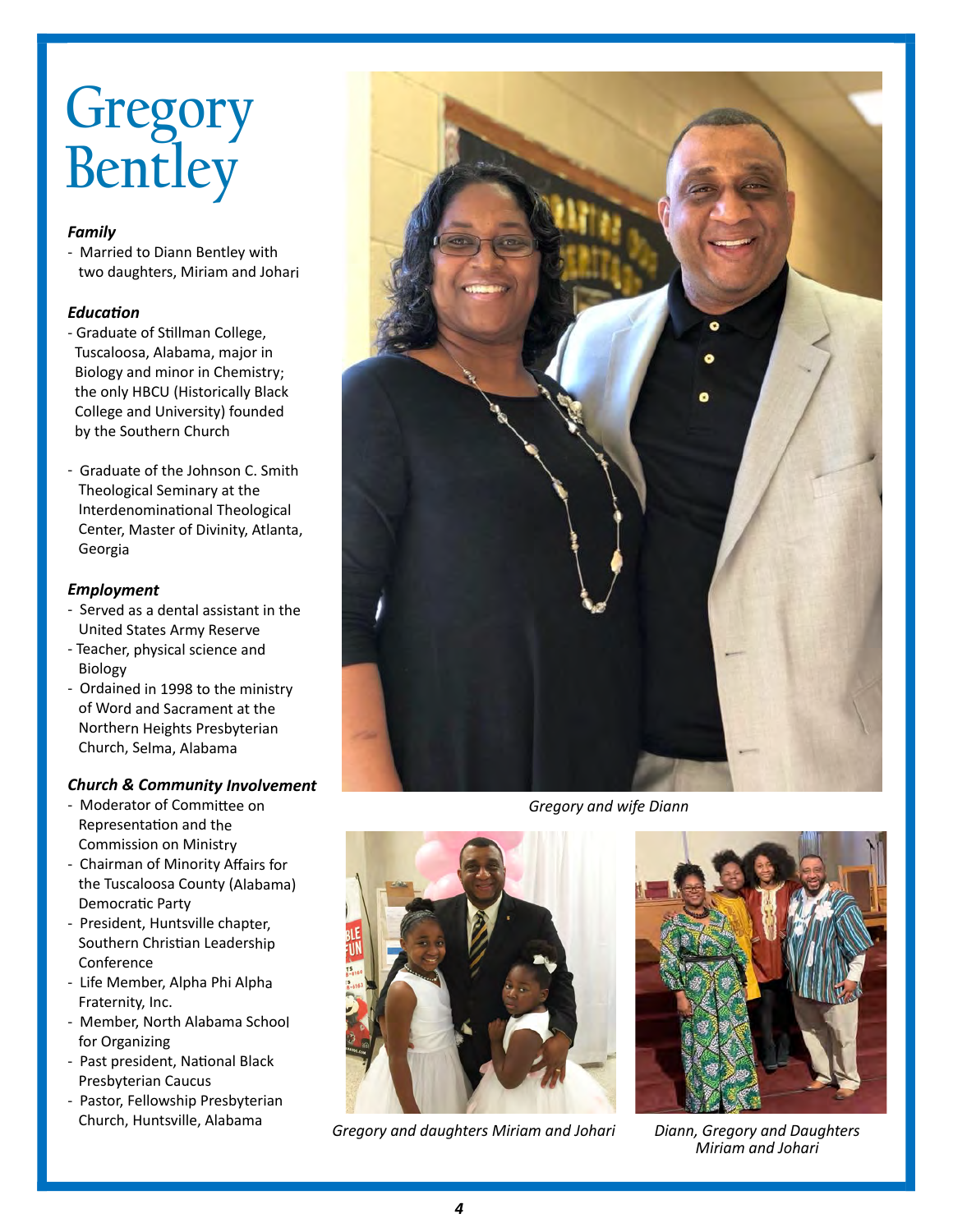# We Are Called

For Presbyterians, the call of God to serve is confirmed by God's people in community. Leadership is not just an individual call, but a gift conferred and cultivated by the community. That has truly been the case, for Elona and Gregory, as we celebrate our roots in the collective spiritual fortitude of our communities of origin – Native American and African American.

Neither of us considered the possibility of running for the office of Moderator of General Assembly prior to the insistence of colleagues and mentors across the PCUSA. The community brought us together, as it should be: two persons of color in such a time as this, who, through extended conversation with one another, felt the Spirit moving and saw the immediate connections in our theology, cultural heritage, and church experiences.

Only after prayerful discernment listening for the whisper of that still small voice of God could we step forward to be considered for such a remarkable honor.

Together we understand this call and shared candidacy as an opportunity to bring our personal experiences and the collective experience and wisdom of our people to the task of helping the PCUSA become the best version of itself. We sincerely believe we can help to facilitate a path to a preferred future, in part through the perspective and resilience forged by our collective past. We believe God has shaped us for such a time as this to faithfully respond to and navigate the cataclysmic times in which we live: to use the best of our past as a guidepost rather than a hitching post, to guide us through this pandemic and to build solidarity with those whom Jesus called "the least of these."



We know what we've been through to get here and made it by grace, persistence, curiosity, and hope. Like the Sankofa bird of our logo, we look back beyond this time of uncertainty and fear to learn from those who have gone before, even as we look forward to a faithful and fruitful future. We stand here together today to bring gifts of our people to bear upon the PCUSA being and becoming all that God has called it to be.

The ministry of the church is more important now than imagined even just two months ago. The dangers of COVID-19 are obvious, but we also believe this pandemic presents an opportunity for us to be the body of Christ in such a way as to be a compelling witness of the exhibition of the kingdom of God to the world.

We are resolute in our response to this call to serve as co-moderators to those present in the church today and for those whose participation is just beginning to unfold. As elected commissioners from the presbyteries of North Alabama and Twin Cities Area to the 224th General Assembly, we humbly seek the yet broader voice of confirmation of a shared call as co-moderators, to serve our Risen Christ and our beloved denomination.

Faithfully yours,

Elona Street-Stewart and Gregory Bentley



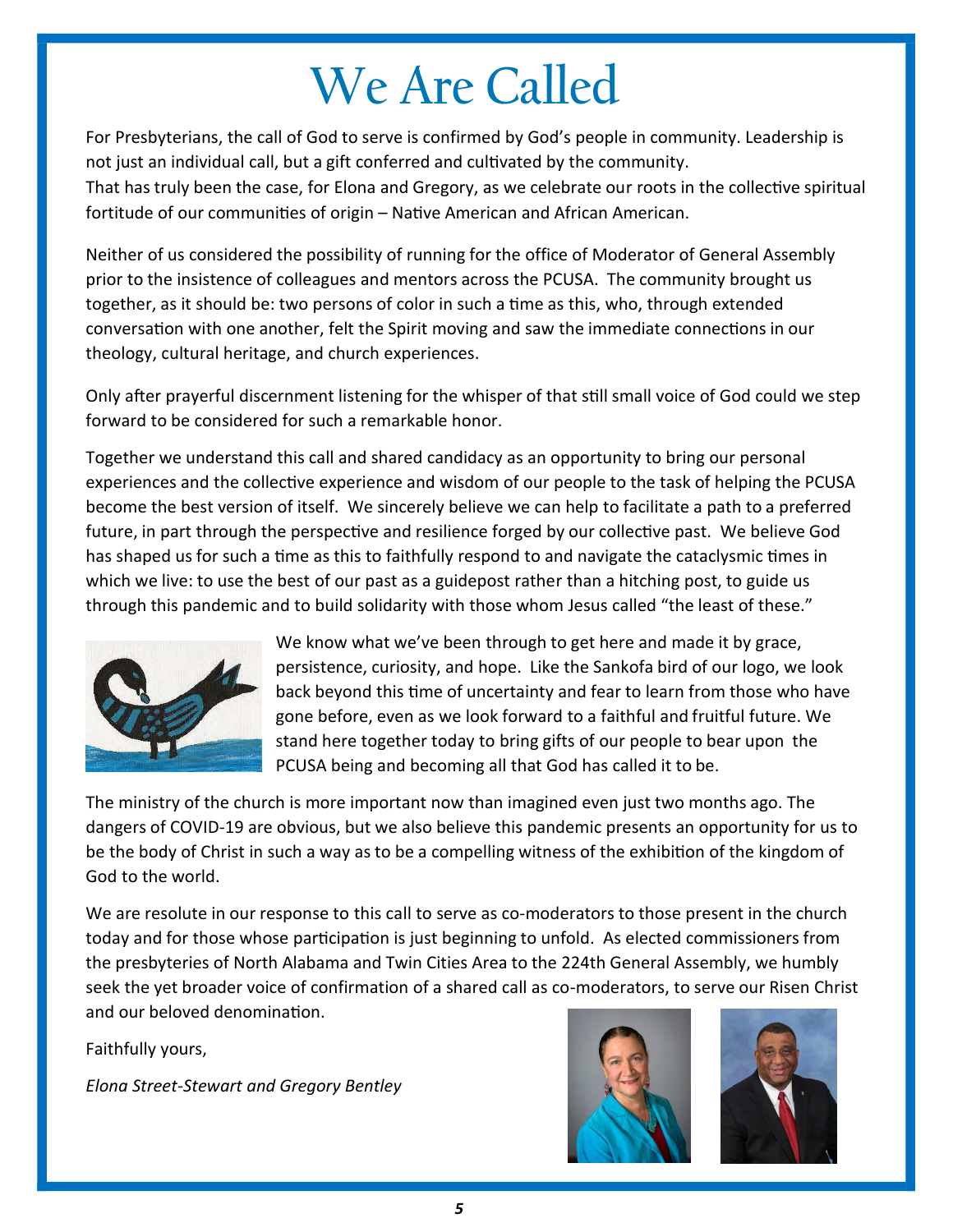The theme of the 224<sup>th</sup> General Assembly (2020) was set to be "Called to a Movement Beyond Institution," based upon Romans 12:2. In light of the pandemic, the Stated Clerk has now called for the theme to be "From Lament to Hope." How do we help the church both lament our recent losses while also living into new hope?



# ELONA SAYS:

Loss, despair, anguish, belonging will be the order of the day when the Assembly convenes and virtually connects people across the church.

Even though we will be isolated, we will not be alone. The theme expresses our frustrations and weaknesses making space to acknowledge our interdependence. When we care about people, we form trust and trust builds hope. Hope is the genuine mission of the church, a gift of

purpose directed beyond ourselves toward the next generation. This 224<sup>th</sup> GA will be followed by others. We won't know who it blesses in the future, what our work means for someone else, how it may restore ministry, or repair suffering. The pandemic has changed lives so much in the last few months. We cry, 'How long O Lord' of Psalm 13, and mourn inconsolably like Rachel in Jeremiah 31:16. Right now, we feel abandoned, grieving loved ones, missing social togetherness, and yet experiencing a deeper connection to each other, to the church and to God.

Our lament acknowledges our meeting in a world full of pain, death and injustice. Our lament also refects our humanity in an infected world and an invocation for God to intervene with righteous repair. When we lament, we grieve what is true: the hard truth of our humanity and separation from God. We were created to live with God in a garden, yet the entire human story has been about separation, and our attempts to belong again. We

acutely face what Walter Brueggemann calls a 'fearful future accompanied by a faithful God.'

When we call the church to lament, we engage in the real despair and healing of injustice. Rachel's inconsolable weeping is the heart wrenching tragedy of her lost children, removed from the land, erased from shared history, and distressed over an entire nation facing extermination. A story of lament so powerful that God comes to repair the historical trauma of broken people in a violent world, to a nation so needing a promise of hope. God says wipe your tears, for those you mourn, those who have been kidnapped, trafficked, imprisoned, brutalized, or enslaved.

> God speaks over chaos, anger, pain and fatigue calling for reparations of wounds suffered across generations, a call for healing the oppression of people and exploitation of land. God reminds us the church could have interrupted the complicity of injustice and exploitation in our national history. God compels us to

recognize the invisible but real costs of institutional privilege. 'I will reward you AND your children will come back home in the healing of the nation.'

Our generation and the next are urged to imagine, after the labor of waiting, relentless uncertainty, and formidable loss, that hope prevails in Jesus, who promised to remember us and restore the KINdom of God. Hope may be buried beneath this pandemic's health and safety guidelines in the virtual General Assembly distancing from one another. Only in the spiritual solidarity of truthtelling about the brokenness of our communities, understanding the real fear of loss and pain deep in the core of our humanity, can we help the church proclaim hope, the restoration offered in Christ.



HOPE IS THE GENUINE MISSION OF THE CHURCH, A GIFT OF PURPOSE DIRECTED BEYOND OURSELVES TOWARD THE NEXT GENERATION.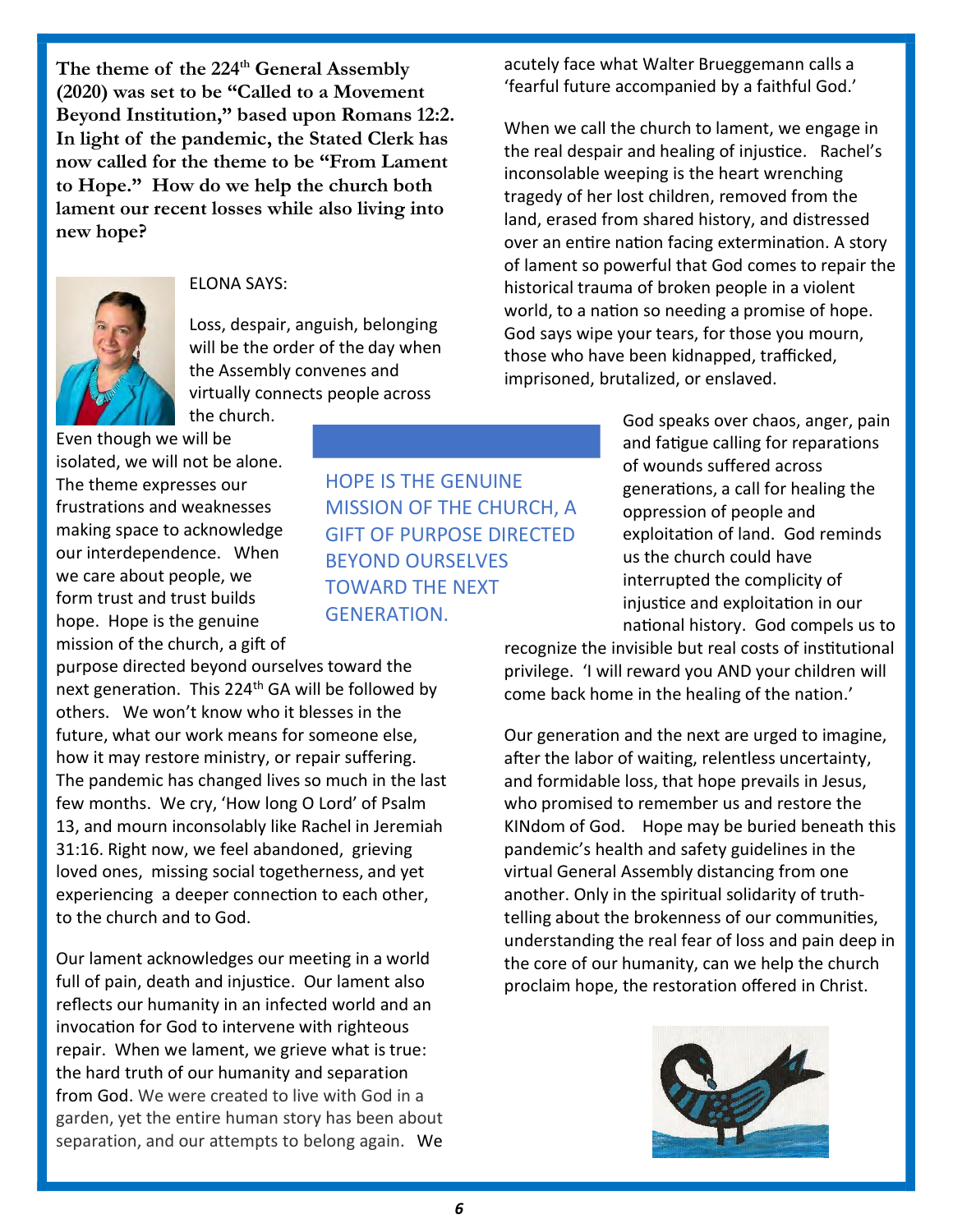

# GREGORY SAYS:

Lament is acknowledgement of the loss of someone and/or something that is precious to us. We recognize that injury and woundedness has occurred as well

as the need for restoration and repair. Not only do we need to lament recent loses, there are ancient and enduring losses that haunt us that need to be lamented as well. The very founding of our nation generated grievously injurious conditions for which we have not adequately and appropriately lamented (and repented) such as the genocide of

Jesus of Nazareth expanded and amplifed this notion in Matthew 25 when the sheep replied, 'Lord, when did we see you hungry and feed you, or thirsty and give you drink? And when did we see you a stranger and welcome you, or naked and clothe you? And when did we see you sick or in prison and visit you? And the King will answer them, "Truly, I say to you, as you did it to one of the least of these my sisters and brothers, you did it to me."

First Nations people and the theft of their land and the enslavement of Africans. So yes, we must properly lament recent and not so recent losses…not either/or but both/and.

Dr. Carolyn McCrary, professor of pastoral care and counseling at the Interdenominational Theological Center contends that as African Americans, given our experience in this

land, that hope is the only thing that has kept us sane in the midst of insanity. Lament and hope must be held in creative tension in that while we lament, we summon the courage to agree and cooperate with God to bring about the conditions that promote healing, wholeness, and well-being. We survey the contemporary landscape of our existence to locate the places of injury and woundedness that continue to plague our people. And hope begins to well up as we heed the words of Isaiah 58:7 to share our food with the hungry and to provide shelter for the homeless, to clothe the naked and to not turn away from our own flesh and blood.



LAMENT AND HOPE MUST BE HELD IN CREATIVE TENSION IN THAT WHILE WE LAMENT, WE SUMMON THE COURAGE TO AGREE AND COOPERATE WITH GOD TO BRING ABOUT THE CONDITIONS THAT PROMOTE HEALING, WHOLENESS, AND WELL-BEING.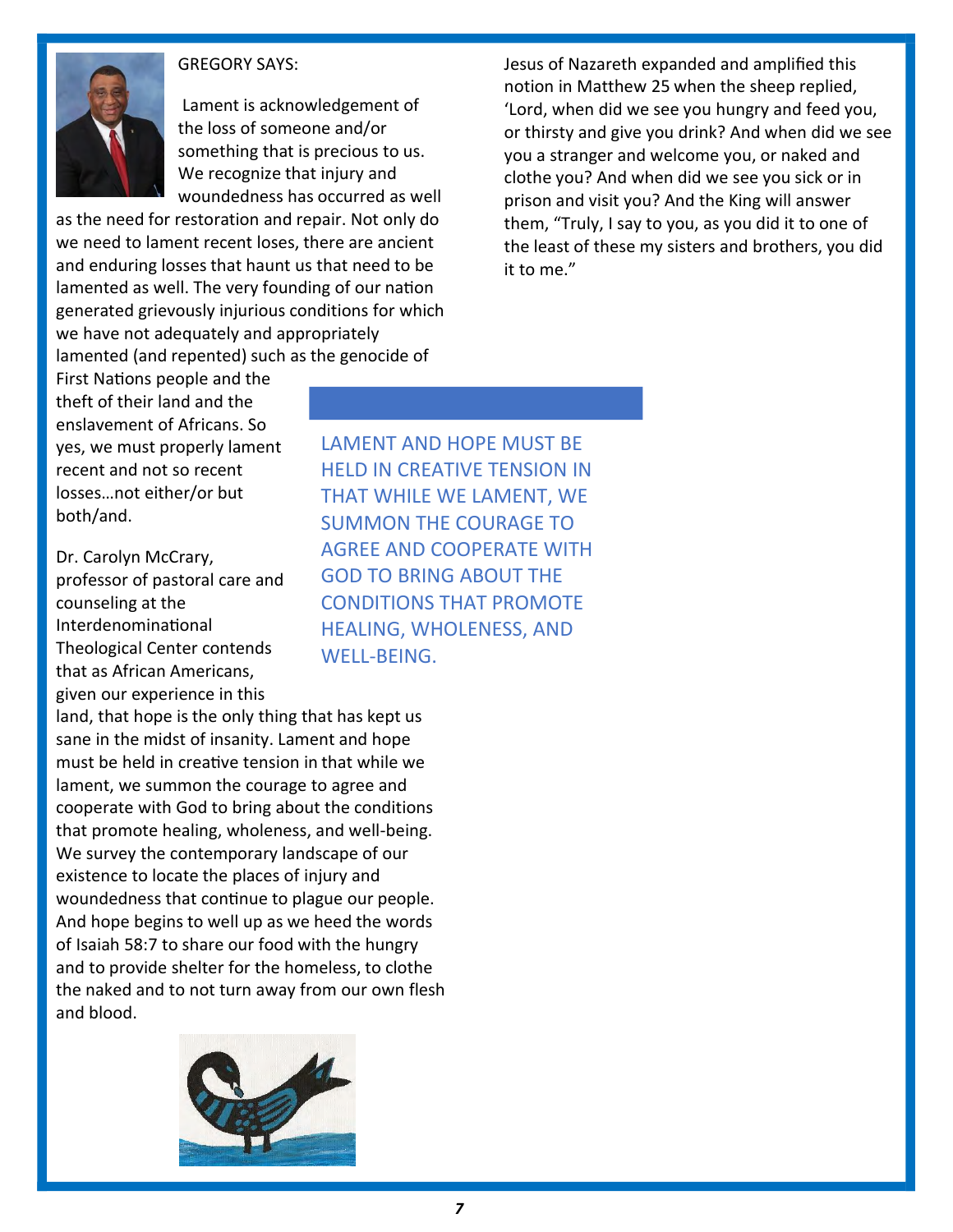The Standing Rules state that, "During the period between assemblies, the Moderator [or Moderators] serves as an ambassador of the unity of the Spirit in the bonds of peace, telling the story of the church's life and upholding the people of God through prayer" (Manual of the General Assembly, Standing Rule H.1.a.(5). Refect on the importance of that role to the church and how you would live that out as a Moderator or Co-moderator.



# GREGORY SAYS:

1 Timothy 4:12 admonishes us to set the believers an example in speech, in conduct, in love, in faith and in purity. As co-moderators, Elona and I believe it is a perfect platform to live out the

cooperation, communication, and collaboration between ruling elders and teaching elders that is articulated in our polity. We aim to demonstrate in how we relate to one another what a healthy and fruitful relationship between Teaching Elders and Ruling Elders can look like in every council of the church from session to presbytery to synod to general assembly.

GOD'S PEOPLE ARE THE INSPIRATION FOR OUR WORK IN CHURCH AND COMMUNITY AND THAT IS WHY WE SHARE THE GOOD NEWS THAT WE ARE NOT ALONE, THAT CHRIST WALKS WITH US ON THIS JOURNEY.

ELONA SAYS:



As Co-Moderators, we will always recognize the relationship that endures between Indigenous people and their tradi�onal land wherever we travel.

Additionally, we will acknowledge and give honor to the gifts and ministries of former moderators elected to this office. Collectively, they embodied the unity of the Spirit in the bonds of peace. Through times of celebration, distress, reunion, relocation, and rightsizing, they visited small and large churches, countless meetings, numerous potlucks, lifted up prayers for the people and shared amazing stories of grace and gratitude.

> Together, rooted in the faith of our ancestors and profoundly commi�ed to the future of the church, the two of us will exemplify an understanding of how much the church needs to be a place for all people. We know the hardships and challenges of being in the church, but not always included in church history. Our message will be to rekindle the gifts of God already within the church for the world to see.

Also, we want to be a source of encouragement and inspiration for the body to remind us that God is still with us and is calling us to join God in God's redemptive and transformative work in the world. To remind the church that if we want to save our lives, we have to give them up for Christ's sake.

Although institutional maintenance and management is critical for effective ministry, we cannot let our investment in the well-being of the institution supersede our investment in promoting the rule and reign of God. Sometimes we must be reminded that unless a head of grain falls to the earth and dies, it, and we, cannot bear fruit.

We recognize the Co-Moderators are called to serve in the most visible role of the church and uphold spiritual solidarity with the people of God through prayer. Right now, we pray for churches working toward the promise of Matthew 25 as they reprioritize resources, innovate worship experiences and navigate the digital divide. We know the people in our churches are strong and resilient and we will survive this crisis by adapting to what we need just as others did before us.

Each day we see the good that comes when we stand together, a ruling elder and teaching elder, modeling the foundation of fair and just representation, and highlighting equity and inclusion. We also commit to lead with cultural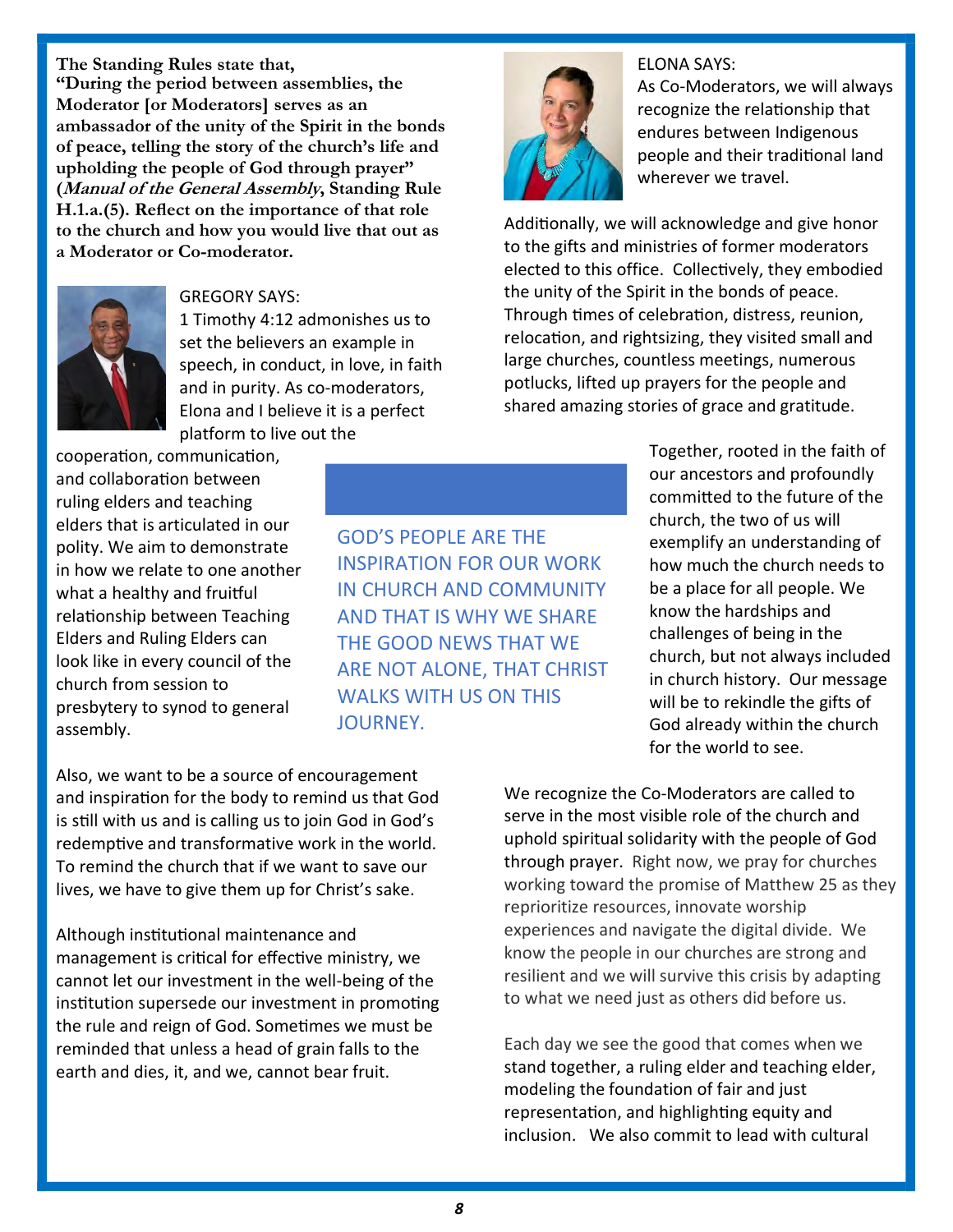humility, accepting our limitations and learning from those we meet.

We bring an inclusive message to the role of comoderator shaped by our personal histories. Our experiences in voting rights, housing and food solutions, public witness, and community development prepared us for such a time as this, able to address the uncertainties of the immediate challenges.

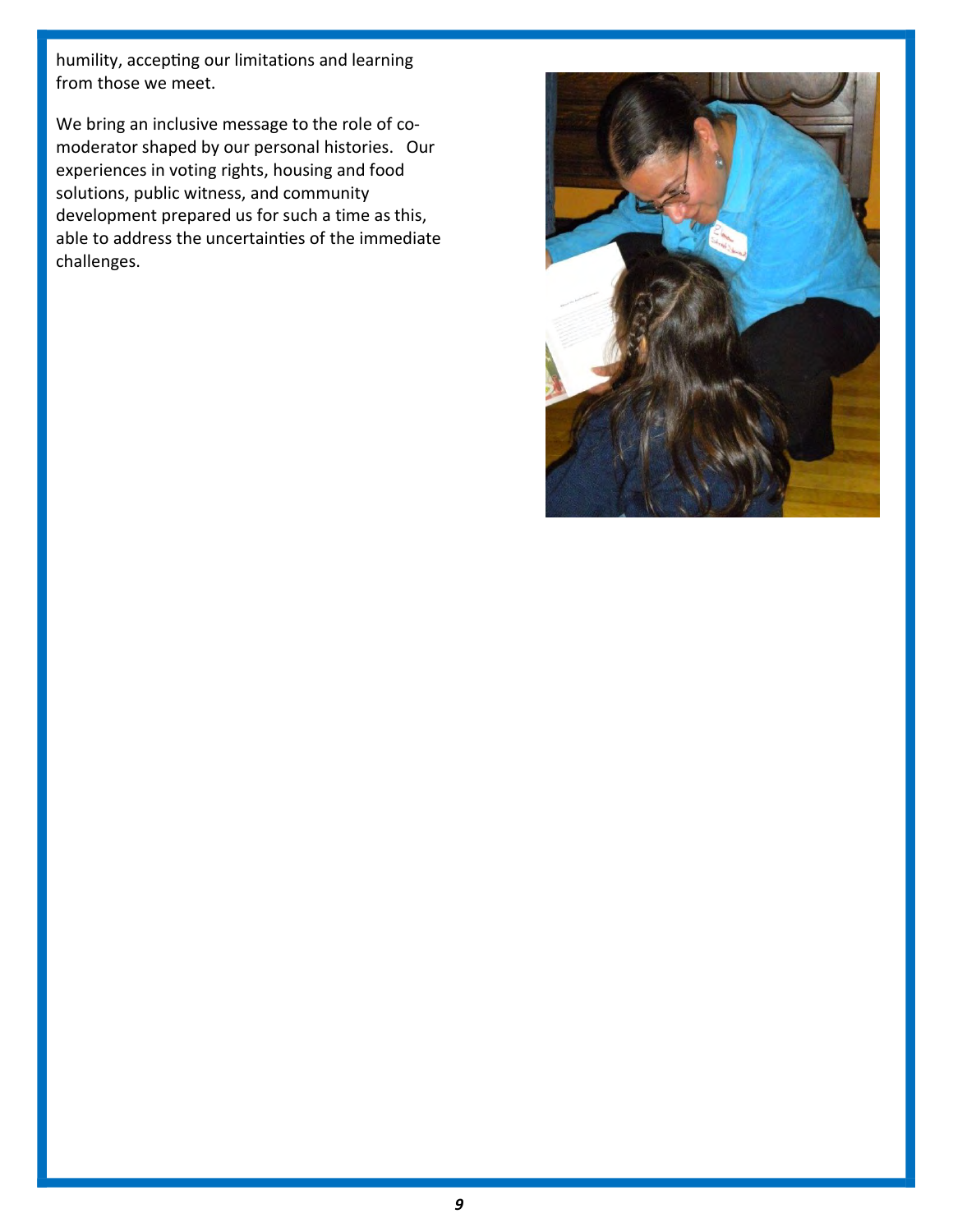The COVID-19 pandemic has been devastating to individuals, families, communities, and economies and has challenged the church in numerous ways. What changes have you seen in the church during the pandemic, and what lessons might we learn? How can the church's witness be strengthened as a result of COVID-19?



ELONA SAYS: One of the notable consequences of the pandemic was the unexpected sudden disruption of our lives in this massive societal and humanitarian tragedy around the

globe. It affected all activi�es and personal routines and blurred any distinctions about what was 'normal.' Presbyterians and other faith communi�es had to rapidly mobilize safety precautions and resources and adapt to wave after wave of crisis contingencies. Due to various executive orders to shelter at home and shut down, they faced immediate challenges to communicate, congregate and coordinate. I was meeting with presbytery executives in

Dubuque when states' news hit, and folks left as their governors announced stay orders.

Changes we have seen: Councils and churches prioritized and reassigned staff, rerouted finances, and repurposed facilities. They quickly innovated to remote worship options, electronic meetings, and social media messaging. Grassroot mixtures of collegial associations, stated clerks, mid council executives, office administrators, treasurers, educators, moderators, and technology staf huddled to leverage their scope of authority, interpret complex initiatives, and navigate municipal guidelines. Worship, funerals, weddings, baptisms and communion adapted to revised procedures. My synod organized emerging relief

THE CHURCH NEEDS TO FLEX ITS SPIRITUAL FORTITUDE IN PUBLIC SPACE OUTSIDE OF THE PEW. THIS PANDEMIC FORCED US TO SEPARATE FROM OUR FAMILIAR PAST TO REALLY SEE A NEW ITERATION OF ENERGY, INTELLIGENCE, IMAGINATION, AND LOVE.

strategies assisted by zoom. Pastors exchanged equipment and instructions for worship services in time for Easter. Conferences went remote. Online participation, became more accessible, exceeding past attendance. Volunteers made masks and supported deliveries of school supplies and groceries. Deacons and COMs phoned prayers through directories. Staff met electronically and payroll and banking rolled out from home offices. Chaplains and grief counselors kept pastoral teams updated. Efforts have been amazing, creative, imaginative, dedicated, tireless, thoughtful, resilient, and exhausting

# We have learned:

• Trauma�c stress, absorbed by caregivers, clergy and responders, is cumulative and leads to acute exhaustion, compassion fa�gue and diminished recognition of boundaries.

Mental health, emotional and spiritual care are needed as much as public health and safety cautions.

• Church leadership, mid council management and Board of Pensions need to provide

prac�cal, accessible, flexible support and COVID specific relief.

# We recognize the need to:

- Deliver online counseling, health assessments, family support, financial management.
- Collaborate on local emergency management, volunteer resources, funeral services, and school support.
- Boost promotion of OGHS, PDA, SDOP, PHP and Matthew 25 opportunities.
- Offer space for lament and self-care in our liturgy.
- Reexamine our polity, theology and practices and assess community relations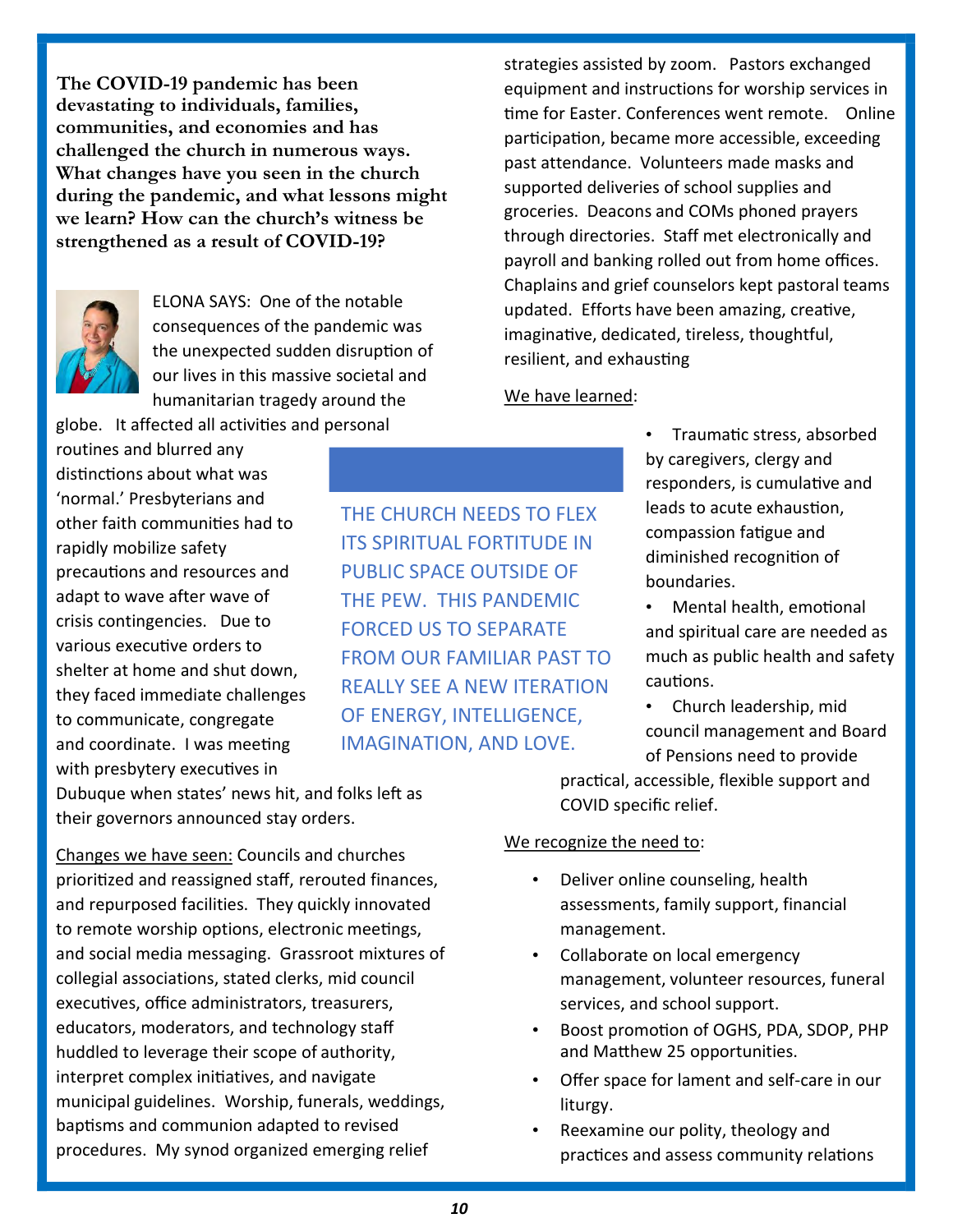and disaster plans to incorporate fexibility in any response to crisis.

# To strengthen our witness, we must:

- Prepare response, recovery and repair plans now for the next disaster.
- Optimize virtual engagement as a necessary and irreplaceable supplement, not limited to emergency usage.
- Adapt structures, policies, and processes faster.
- Protect vulnerable persons in community elders, sick, poor, incarcerated and oppressed.
- Address racial and economic disproportionality when disaster exposes conditions that cause injustice and inequities in health care and related cost increases.
- Capitalize on technology to access networks and join interfaith exchanges of information.
- Build resilient and smart financial recoveries.

The church needs to flex its spiritual fortitude in public space outside of the pew. This pandemic forced us to separate from our familiar past to really see a new iteration of energy, intelligence, imagination, and love.



# GREGORY SAYS:

The church has demonstrated an incredible adaptability and resilience in the wake of this pandemic. One of the most salient ways this has been manifested is

through the use of social media and other virtual tools. It has been a learning experience for most of us that we seem to be embracing with the realization that this has to be an essential and indispensable part of how we do ministry in the 21st century. However, although it is an invaluable supplement it is not a substitute for in person gatherings. We will continue to heed the counsel of the Letter to the Hebrews to "forsake not the assembling of ourselves together" while augmenting and enhancing our ministry capacity with the virtual piece.

In many ways, COVID-19 is the crisisthat reveals the crisis we were already in. It has, in a manner of speaking, democratized the suffering of the poor and people of color whose conditions, concerns and challenges have been ignored for generations. With so many more now being affected, it can no longer be ignored. Instead of pining and wishing for a return to the status quo ante, we have to commit ourselves to a fundamentally different way of being in the world that is life giving and life sustaining for all God's children and all of creation. And the Matthew 25 Initiative of the PCUSA is one of the ways that we are addressing this as a denomination by promoting congregational vitality, the dismantlement of structural racism, and the eradication of systemic poverty.

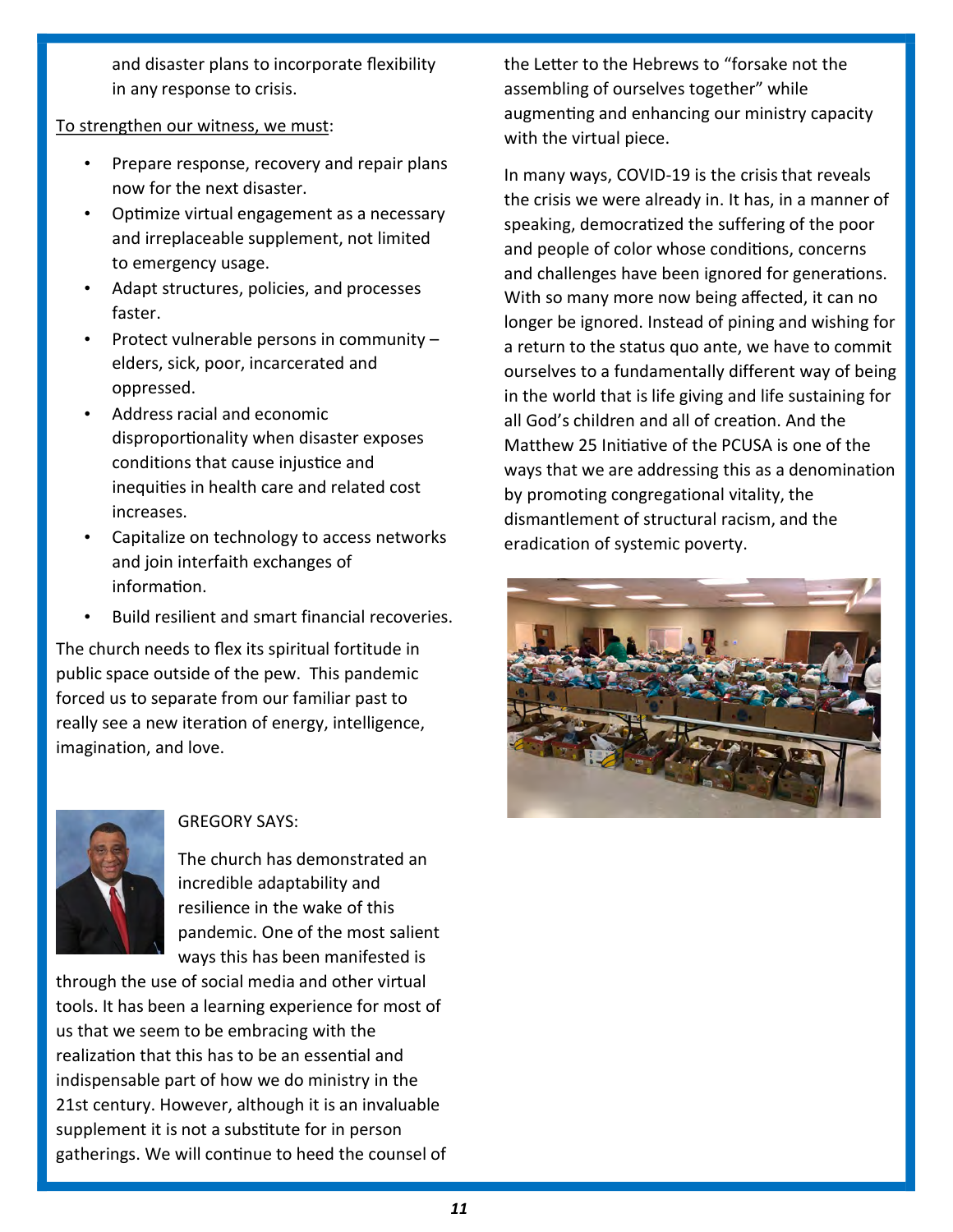In our interactions as Presbyterians with people of other religions and faith traditions, we seek respectful dialogical relationships and authentic witness. How do dialogue and witness help Presbyterians support those of other religious traditions who are targeted with hate speech and acts of violence?



# ELONA SAYS:

The PCUSA is witnessing real demographic and social change here in this country and in the world, accompanied by media and public narratives that message fear, hate speech and

acts of violence.

During a Minnesota Education Equity Partnership conference, john a. powell, director of Haas Ins�tute for Fair and Inclusive Society, UC Berkeley, said "The opposite of racism is belonging." It has deep implications for defining who the 'we' mirrors in a fear of the 'other.' This is especially dangerous if the church and other institutions retrench into its historic systems, frmly embedded with racism,

without mutual efforts to create inclusive systems created for the emerging multiracial world.

If the PCUSA reaches out to engage in interfaith dialogue, it must transform disinformation into a message of racial equity. Dismantling systemic racism in the church requires courage to build inclusive policies, decolonize our practices, and invite those of other traditions to co-transform our structures so that together we can welcome belonging into the center of our relationships. I've addressed racism and reviewed policies in the church for over 40 years and will always stand in

support of those targeted because they are the 'other.'

We will experience the KINdom of heaven when we aim for equity, more than diversity. I believe that is possible if we can step into the 'other' reality of Matthew 25. It challenges us to open up space and wrestle with our history, our purpose, and the source of our social capital as a white dominant Christian institution. An institution that has hoarded systems of privilege on this continent since the Doctrine of Discovery.

Unless we confess that we have misused the gifts God gave us, we will continue to break our relationship with others. We will perpetuate these fears by blaming victims of hate crimes for the

> injustice they suffer. When we focus on the poverty, citizenship status, language, or mistaken characteristics of another culture, we imply they aren't good enough, and we fail to examine the root causes of these stereotypes that erase competency and substitute erroneous identities. Our purpose will be to seek out the source of the hate and work to dismantle it.

> Dialogue is based on the art of listening and my hope is that the PCUSA will reimagine its

role in interfaith dialogue as a supportive one. If we are serious about interrupting hate speech, we will listen for the other unique spiritual perspectives or cultural experiences that shaped and contributed to that narrative. We've been socialized to see our leadership role as more significant than creating safe spaces, but that is exactly what we are called to do. We are called to build integrity in our relationships by creating trust. Everyone in the interfaith dialogue belongs at the table, shaping important questions and response as the lead voice. A strong faith-based interaction relies on greater participation and recognition of diverse voices. If we don't protect the contribution

A STRONG FAITH-BASED INTERACTION RELIES ON GREATER PARTICIPATION AND RECOGNITION OF DIVERSE VOICES. IF WE DON'T PROTECT THE CONTRIBUTION OF THEIR KNOWLEDGE TO SACRED SPACE AND WORK, WE REMAIN COMPLICIT IN THE ASSIMILATION OF OTHER VOICES BY THE CULTURAL DEFINITIONS OF WHO IS IMPORTANT AND WHAT IS NORMAL.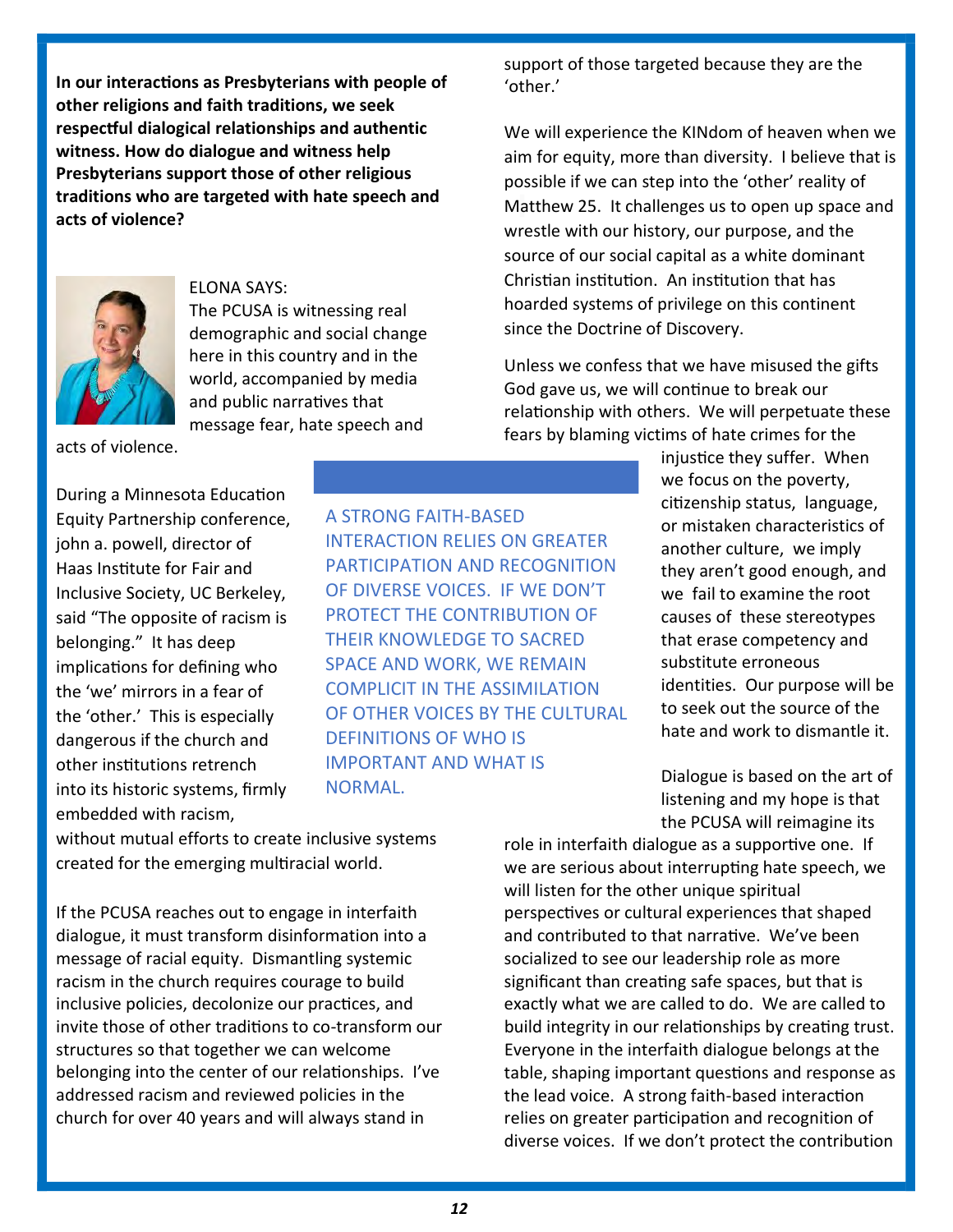of their knowledge to sacred space and work, we remain complicit in the assimilation of other voices by the cultural definitions of who is important and what is normal.



GREGORY SAYS:

When you enter a courtroom, there are multiple places to sit. There's the judge's seat, the prosecutor's table, the defense table, the jury box, and the witness stand. Following the laws of

physics, you cannot occupy more than one place at a time to save your life. The witness stand is our proper place as disciples of Jesus Christ.

Jesus has called us to be his witnesses to walk and to talk what we have seen and heard of God as

revealed in his life, labor, and love. And what we see is a radical inclusivity and a willingness to cross all manner of barriers to connect with and have fellowship with people who do not share our racial, religious, socio-economic, or cultural background. We witness to the radically inclusive and expansive love of God when we step out of the narrow and constricting confines of parochialism and tribalism.

WE WITNESS TO THE RADICALLY INCLUSIVE AND EXPANSIVE LOVE OF GOD WHEN WE STEP OUT OF THE NARROW AND CONSTRICTING CONFINES OF PAROCHIALISM AND TRIBALISM.

Dr. Martin Luther King reminds us:

"Cowardice asks the question, 'Is it safe?' Expediency asks the question, 'Is it politic?' Vanity asks the question, 'Is it popular?' But conscience asks the question, 'Is it right?' And there comes a time when one must take a position that is neither safe, nor politic, nor popular, but one must take it because it is right."

We dialogue with and defend people of other faith groups-as well as those who don't claim any faith group- who are targeted with hate speech and violence because it is right.

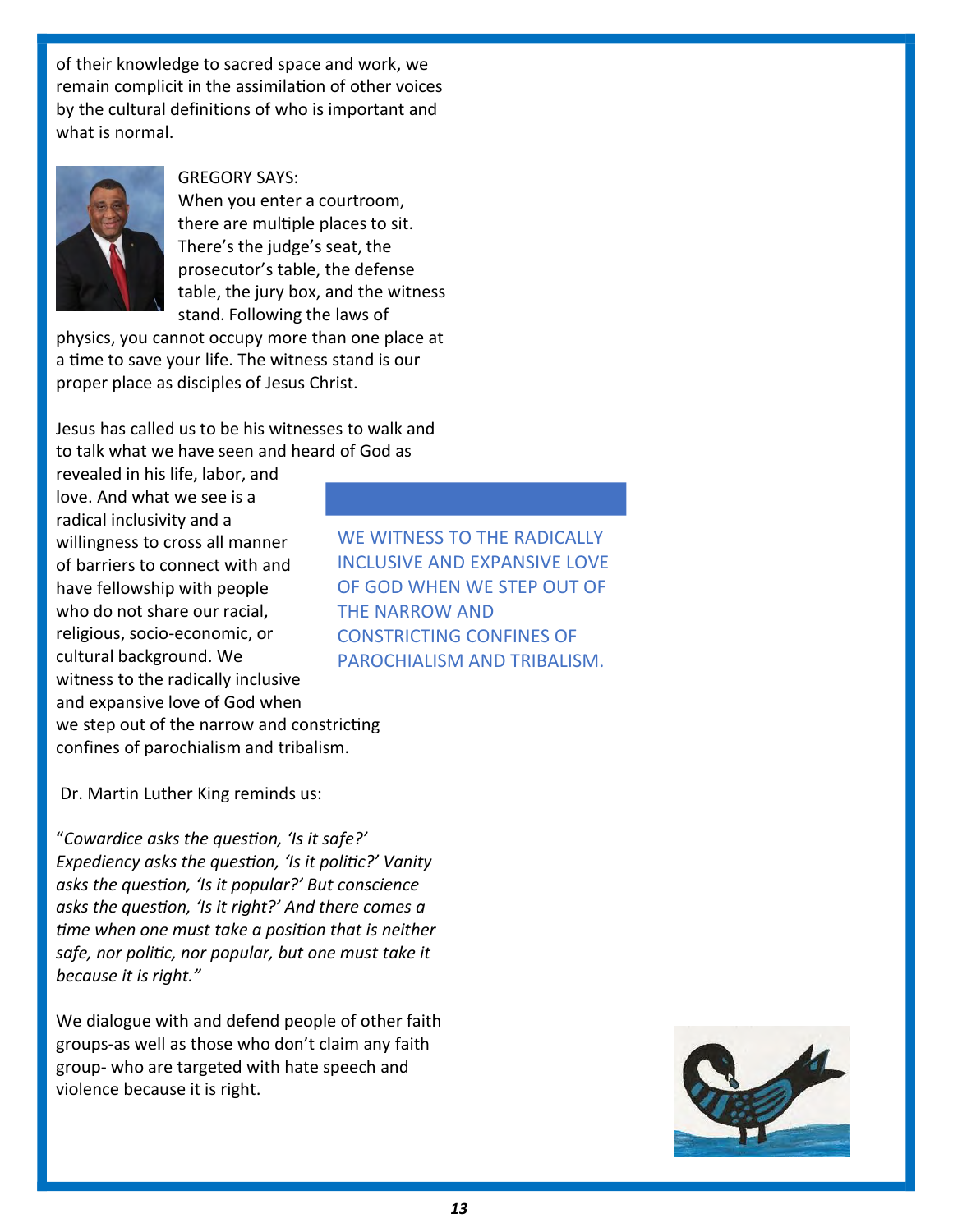What suggestions do you have for identifying new directions for the development of faithful leadership for the mission of Christ?



GREGORY SAYS: Elona and I are excited about the Matthew 25 Initiative. The synod of Lakes and Prairies and Fellowship Presbyterian Church have both signed on. We believe this initiative helps to set us on a faithful

trajectory into the future that will engender fruitfulness for years to come.

A critical component of making this go is leadership development.

In Acts 6, we are told of a complaint that is brought by the Hellenistic widows about being neglected in the daily distribution of food. In a stroke of spiritual

genius, the apostles efectively create a new office in the church by counseling the aggrieved widows to choose from among themselves "seven men who are in good standing, full of wisdom, and full of the Spirit." Notice how leadership isn't imposed from the outside but rather emerges out of the womb of the community. The

apostles simply fine tune their vision by laying out the criteria to help them see what is already in their midst. Incidentally, the most recent issue of Presbyterians Today lifts up the vital role of deacons in caring for the people.

Going forward, we must fne tune our vision to see the people in our midst whom God has called to lead the faith community in redemptive and transformative ministry in the church and world. And then employ processes and practices that will edify, enhance and equip them to be even more effective in living out God's call.

Dr. Tod Bolsinger reminds us that leadership is disappointing our people at a rate that they can

THE GLOBAL LOSSES USHERED IN JUST SINCE THE BEGINNING OF THE YEAR BY COVID 19, INCREASE THE URGENCY OF THE PCUSA TO ADDRESS THE CONDITIONS PRONOUNCED BY MATTHEW 25.

absorb. And in order to do this, we must start with conviction, stay connected, stay calm, and stay the course. Another way of saying this is to begin with the end in mind, maintain a non-anxious presence in the midst of chaos and conflict (be a thermostat rather than a thermometer), and to keep on keeping on.



# ELONA SAYS:

This question is so very important as we adjust to the changes in how the 224<sup>th</sup> General Assembly will take place and why it will be a virtual assembly. Gregory and I did not hear this as a question

about setting new directions, but about the key importance of developing faithful leadership.

The global losses ushered in just since the beginning of the year by COVID 19, increase the urgency of the PCUSA to address the conditions pronounced by Matthew 25. Faithful leadership

> must be equipped and empowered to deepen their faith and be actively engaged with their community and the world, to break down the systems, practices and thinking that underlie discrimination, bias, prejudice and oppression of people of color and to work to change laws, policies, plans and

structures in society that perpetuate economic exploitation of people.

In the face of uncertainty, it is the courage and boldness of all caregivers and responders, the creativity of staff transitioning home space to work space, the dedication and imagination of pastors to lead worship and bring comfort to members, the persistence of teachers to inspire and encourage students, that identifies new directions for leadership development in the PCUSA.

With so many incredible models, I hope we will empower and equip leadership to build inclusive and accessible structures, policies and practices ensuring equity and belonging across